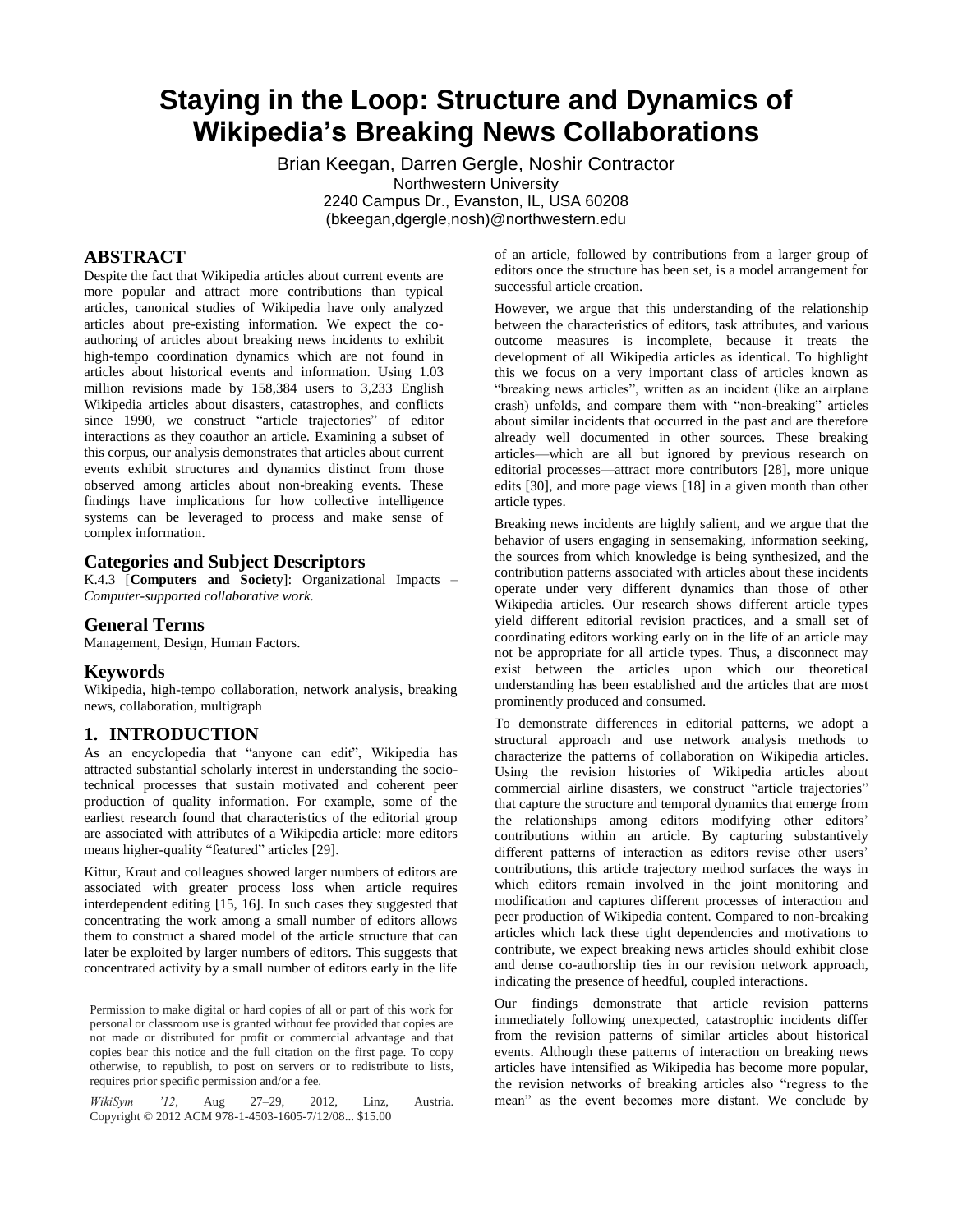

**Figure 1: Article trajectory construction example**

discussing the implications our findings have for analyzing and theorizing about the success of online communities when participation is intense, popular, and brief as well as recognizing that collective intelligence systems create very different types of information artifacts under various contexts for production.

## **2. RESEARCH QUESTIONS**

Following a catastrophic incident, users are motivated to seek and monitor information about an event. This upsets the ability for a small, dedicated cohort to engage in concentrated structuring and synthesis. Little is currently known about how Wikipedia editors co-author content and contribute new information as it becomes rapidly available in current and breaking news articles. Social media spaces exhibit analogous processes as citizens and responders use mobile phones, text messaging, and microblogging to organize ad hoc responses, process and disseminate information, and provide social support [22]. However, most Wikipedia users are personally unaffected by the immediate consequences of a particular event and Wikipedia policy emphasizes the need for neutral and reliable sources for all encyclopedic content. These discrepancies motivate three central research questions about breaking news articles:

First, do breaking news articles exhibit different patterns of coauthorship and revision than non-breaking articles? Immediately following a breaking news event, collaboration should be characterized by intense interaction in which individuals iteratively read and modify each other's contributions to construct a joint account of the event. The resulting structures of these articles' article trajectories should manifest as highly centralized and dense interactions as early contributors and newer editors revise each other's accounts and process information.

Second, how do interaction patterns for a single article change over the article's lifecycle? As the article develops and more reliable and authoritative information is revealed about the incident, a breaking article's content and style should stabilize and exhibit article trajectory properties more similar to non-breaking articles over time.

Third, what features of editors' interactions with other editors predict their re-engagement on other articles? In particular, do editors interact on subsequent articles? Are highly central editors likely to participate in many collaborations? The re-emergence of interactions among editors and symmetries of arrival and departure from breaking collaborations would likewise suggest the coherence and similarity of action over time are instances of organizational regeneration [3, 19]. Repeated and central editorship across collaborations would suggest editors manage dependencies and self-organization in high-tempo collaboration by relying on social roles to constrain and enable action [8, 27].

# **3. OUR APPROACH**

Traditional statistical approaches to group activity often omit complex patterns and dependencies which can emerge from aggregate interactions. For example, a Gini coefficient of edit distributions among editors cannot separate concentration of activity among isolated individuals from the concentration of activity among individuals within a cohesive subgroup. We employ a network analysis perspective to understand the structures and positions which emerge from dyadic interactions of users modifying revisions to a Wikipedia article. Unlike previous network analyses of Wikipedia that focus on the structure of links among articles [2], revert patterns [24], or changes in content as types of endorsement networks [4], we expand on previous work using event logs to discover networks [25] by representing articles' revision histories as a network.

A "revision" is the state of a Wikipedia article at a given point in time, authored by an editor. An article revision history consists of a series of instances where an editor has "saved" or "committed" changes after revising the content of the article. We construct an "article trajectory" from the temporal sequence of commits in a single article's revision history. The nodes in article trajectory are editors, and a directed edge between nodes represents a commit that transitions the article from one editor's revision to the next. This approach captures a structural view of the revision history, which allows us to view and analyze complex relationships between editors and article versions.

In the example presented in Figure 1, editor A creates an article at time 1. Then, at time 2, editor B edits and saves the article, replacing editor A's version. Thus, the  $A \leftarrow B$  dyad can be interpreted as "editor B saved a new version after editor A". At time 3, editor C's revision could reflect changes to content added or modified by editor B, or the introduction or removal of entirely different content. We also begin to see the early stages of a "chain" forming: new editors modify prior editors' revisions, but prior editors never revise subsequent edits.

At time 4, editor A returns to the article and commits a new revision after editor C. This additional commit by an editor who has previously contributed appears in the network representation as a "loop." At time 5, editor D saves a revision after editor A's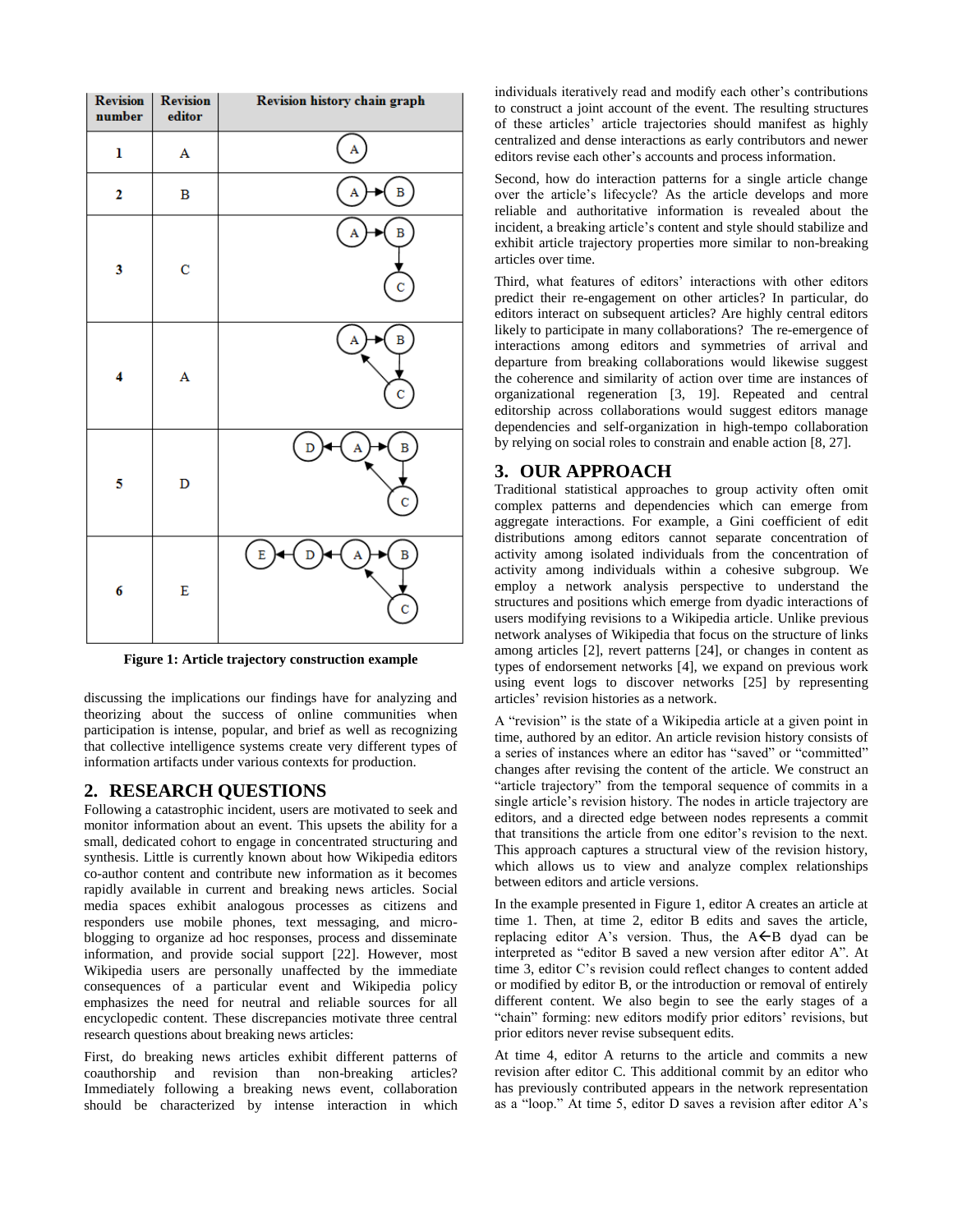*second* revision which indicates editor A has saved more than one article revision in this article's history, making her increasingly central in the network. At time 6, editor E modifies editor D's revision. Consider if editor A had not made her second contribution: editor D would have instead modified editor C's revision, and a "chain" of single editor revisions would have grown. Alternatively, an editor can modify her own revision in succession, creating a self-loop.

This example illustrates the construction of a single article's trajectory. A loop occurs when individual editors save multiple different revisions throughout the history of an article, contributing content or making other changes more than once. A chain appears when subsequent editors only commit one revision and never contribute to that article again.

While this approach does not assume user-to-user interactions are necessarily in response to one another or that these interactions occur around the same content, the aggregation of interactions will reveal structural patterns and positions as editors engage in implicit coordination [15, 16]. The article trajectory approach furthermore treats all revisions equally—major, minor, vandalism, reversion to previous states—because editors' activity in response to these incidents illustrates their investment in the article as well as the role they play vis-à-vis other editors' actions.

Using the Wikipedia API, we downloaded the content and revision history associated with each article in the corpus. To construct a article trajectory for each article, first we sorted the revisions in each article's history chronologically, and then transformed each revision into an edge in the network linking the editor who "saved" that revision, and the editor who saved the previous revision. Individual-level and global network statistics were calculated in NodeXL and NetworkX [9, 23].

# **4. STUDY 1: STRUCTURE & DYNAMICS**

The first study is a sub-sample of 229 articles selected from Wikipedia's "List of accidents and incidents involving commercial aircraft". These articles were written about incidents that took place in a 20-year time window from January 4, 1990 to December 25, 2009. We excluded incidents attributable to hijacking or terrorism from the sample (like the flights involved in the 9/11 attacks), because these are outliers with respect to salience and visibility of the incident. Seventy-six articles in the second corpus were started within 96 hours of the incident which we categorized as "breaking" articles. We categorize the remaining 153 articles in the second corpus as "non-breaking". The non-breaking articles include 44 incidents that took place after Wikipedia was founded in January, 2001, and 109 incidents that occurred before Wikipedia was founded and thus could not have been authored as a breaking article.

# **4.1 Metrics**

We calculated four network statistics that capture the structural characteristics of the article revision networks to identify "tighter" or "looser" patterns of editor activity. "Tight" patterns of editor activity exhibit many loops and few chains, as editors who have previously saved a revision return to the article later to contribute additional revisions. Conversely, "loose" patterns of activity exhibit few loops and many chains, as editors contribute single revisions and do not return.

The following network measures are dependent variables while incident and article attributes such as fatalities, location, incident date, and first edit timestamp are independent variables or controls in the regression models. The distributions for closeness,

betweenness, clustering, creation lag, fatalities, and number of editors were all positively skewed and were log-transformed to generate quasi-normal distributions for the analysis.

- The *diameter* of a network is the length of the longest shortest path (geodesic) between any two nodes in the revision network. Articles with a "loose" revision history structure manifest greater final distance between editors' revisions than articles with a "tight" revision history structure. The longest geodesic on a breaking article such as Air France Flight 358 is 15 (Figure 2b) while the longest geodesic on a non-breaking article such as China Airlines Flight 611 (Figure 2f) is 33.
- The *average closeness* of a network captures the tendency for nodes on the network to be able to reach each other with short paths. Closeness is formally calculated as the inverse of the sum of the lengths of the geodesics to every other node on the network [26]. In a "tight" article revision network, editors' saved revisions have a higher average closeness than in a "loose" revision network. Therefore, we expect that breaking articles should have higher closeness centrality than non-breaking articles.
- The *average betweenness* of the network represents the tendency for a network to have many "brokers" or connecting nodes that would otherwise be unconnected [26]. Revision networks of articles like Air Philippines Flight 541 (Figure 2d) that exhibit a "loose" pattern of activity, should have high average betweenness centralities because removing any editor would make it impossible for others to connect since there are no loops (perhaps indicating a lack of central coordinating editors). Article revision networks with a "tight" pattern of activity like Air France Flight 358 have low average betweenness since there are several editors connecting the network. We expect that breaking articles should have lower betweenness centralities than nonbreaking articles.
- The *average clustering* of the network captures the tendency of the immediate neighbors (alters) of an editor to edit each other's revisions as well. Article revision networks with a "tight" pattern of activity and more neighboring editors making revisions with each other have higher clustering coefficients than those with a "loose" pattern. Breaking articles should have higher clustering coefficients than nonbreaking articles.

Specific attributes like the number of fatalities, location, and incident date were manually recorded for each of these articles.

- *Editors* is the number of unique contributors to the article effectively the number of nodes in the network. We acknowledge that several of the dependent variables (network statistics) are affected by the number of vertices on the graph; this variable is included as a control rather than explanatory factor.
- *Creation lag* is the difference between the timestamp of the first contribution and the date of the incident. This captures how long after the incident occurred the article appeared in Wikipedia. Breaking articles have small creation lags and non-breaking articles have large lags.
- *Fatalities* is the number of individuals killed as a direct result of the incident. The severity of an incident may affect the amount of attention paid to that incident, leading to an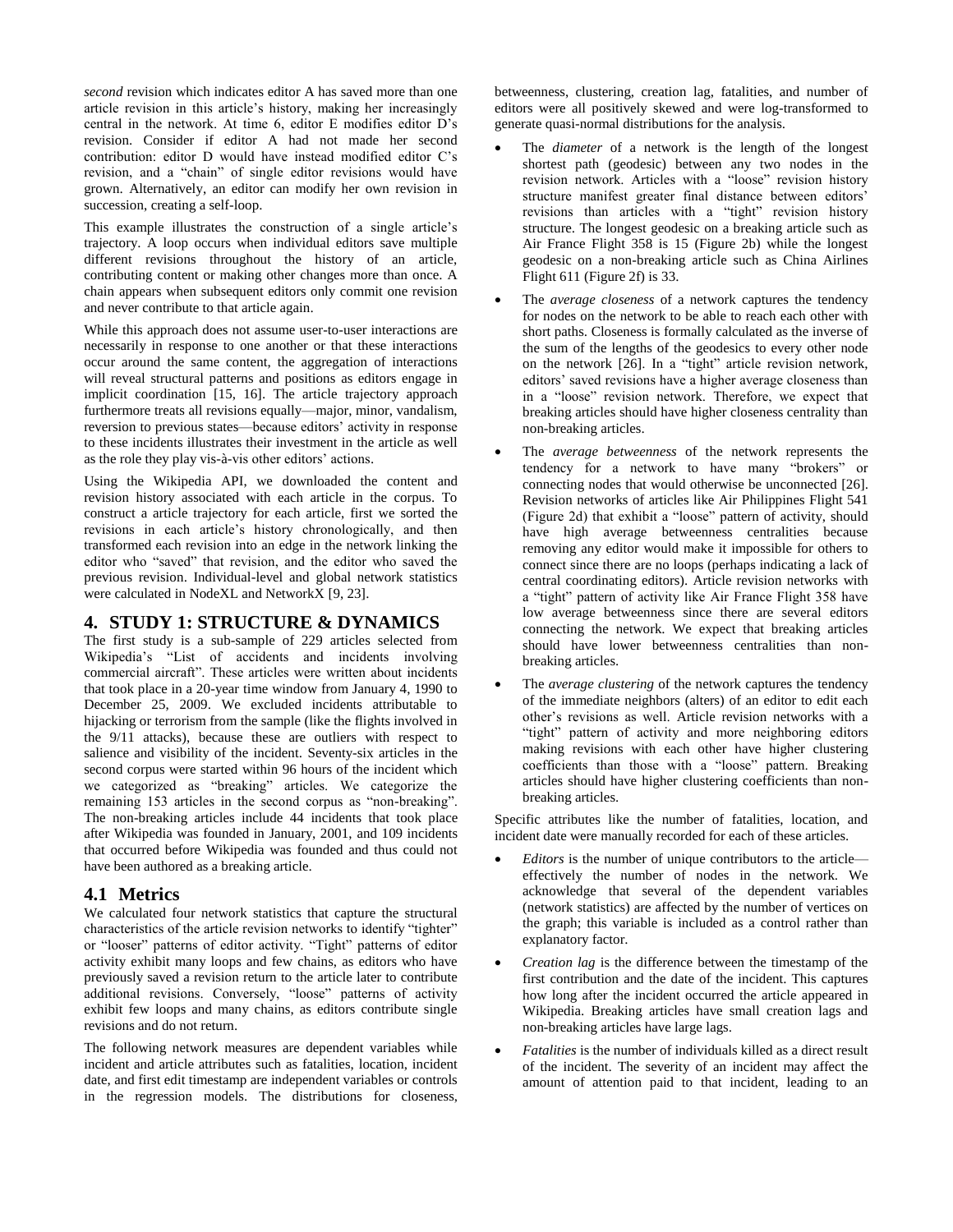

**(Non-breaking article)**

**(Non-breaking article)**

**(Non-breaking article)**

increase in editor contributions for incidents with more fatalities.

- *OECD* is a dummy variable that codes for whether the crash occurred in one of the 32 member nations of the Organization for Economic Cooperation and Development as of 2010. Because Wikipedia editors display a self-focus and local bias of article topics [11], events that occur outside of developed nations may receive different levels of attention.
- *Wiki-age* is the difference between the time and date of the first contribution and January 15, 2001, the date Wikipedia was launched. This variable captures how old Wikipedia was when the article was created and is a correlate for Wikipedia's popularity. Breaking articles that have occurred more recently have greater wiki-ages while breaking articles that occurred earlier in Wikipedia's history have smaller wiki-ages. This is an attribute of the article rather than individual revisions.
- *Breaking phase* is a categorical variable for the set of breaking articles that codes for whether the contribution occurred in the first phase of the article's existence (days 0- 7), the second phase (days 7-187), or the third phase (after day 187).

# **4.2 Results**

We examined the relationship between creation lag and article revision network structure (Table 1) and whether later phases of breaking article revision activity resembles patterns in revision activity on non-breaking articles (Table 2).

Figure 2 depicts six representative article revision networks; three for breaking articles and three for non-breaking articles. The thickness of the lines is proportional to the frequency of directed interaction between editors which is generally just a single interactions. In many cases, editors modified their own revisions in succession creating self-loops. By visual inspection, we observe that some breaking articles appear to have "tighter" patterns of revision activity, with fewer "chains" and more "loops". However, other breaking articles like Kam Air Flight 904 exhibit the "loose", chain-like structures we expect to find in nonbreaking articles (see Figure 2c), and some non-breaking articles such as China Airlines Flight 611 exhibit the "tight" loop-like structures we expect to find in breaking articles (see Figure 2f). We therefore used linear regression models to analyze in a principled fashion the relationship between creation lag, fatalities, OECD location, number of editors and the four descriptive network statistics: diameter, closeness, betweenness, and clustering, across our entire corpus of articles.

#### *4.2.1 Breaking Articles are More Coupled*

The article revision networks exhibit strong relationships between creation lag and how "tight" or "loose" the pattern of revision activity is in each article's trajectory.

Model 1 reveals that revision networks for articles with greater elapsed time between the creation of the article and the incident date (creation lag) have significantly longer diameters, even after controlling for the number of editors in the network. Conversely, articles that are created immediately after an incident exhibit much "tighter" revision patterns, resulting in denser networks. In Model 2, we expected longer creation lags to result in revision networks with less closeness centrality. However, the effect was not significant and therefore we did not find support for this claim. Model 3 examines average betweenness centrality, and we observe again that articles with higher creation lags have fewer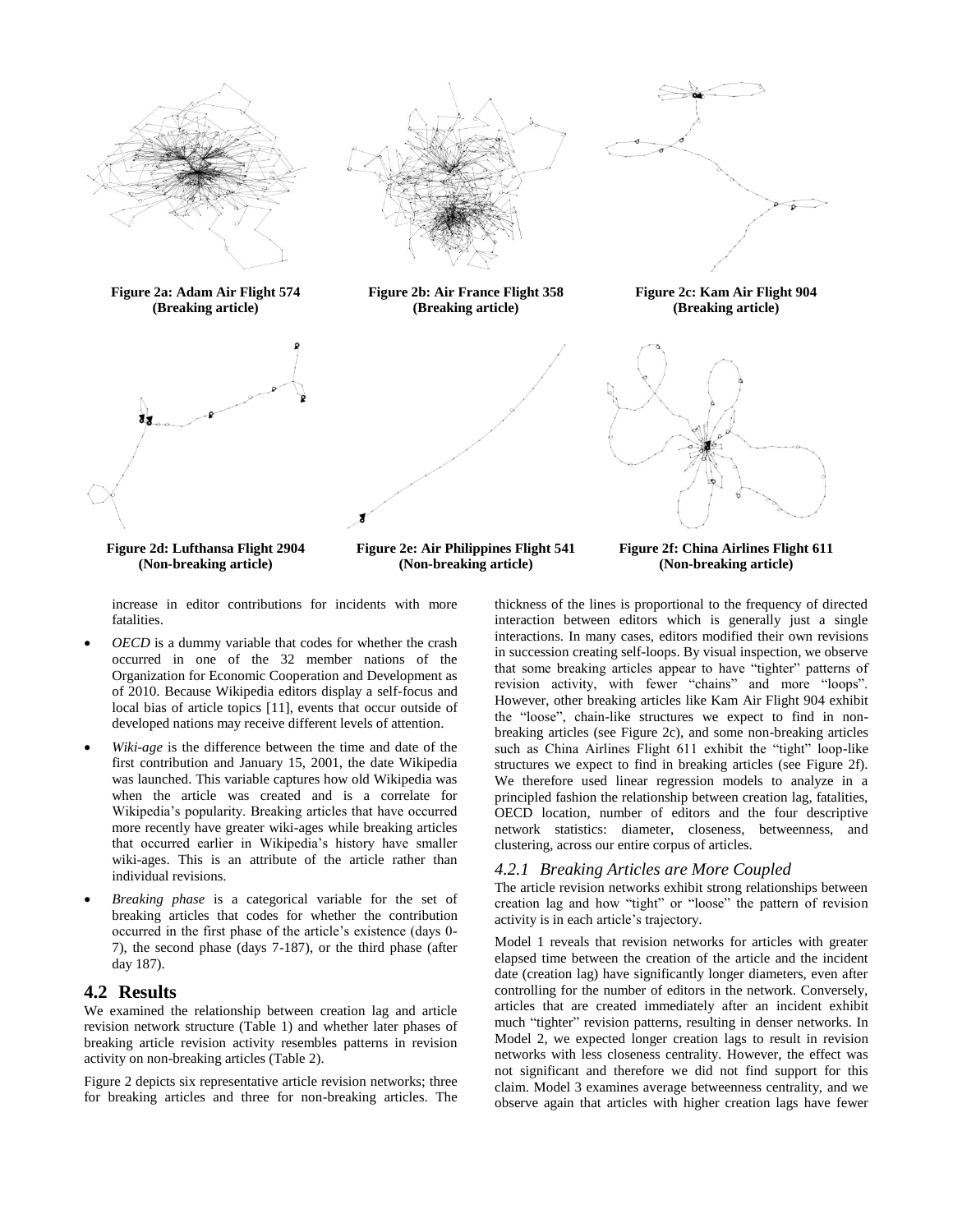|                 | <b>Model 1:</b> | Model 2:           | Model 3:   | Model 4:             |
|-----------------|-----------------|--------------------|------------|----------------------|
|                 | <b>Diameter</b> | Close <sup>†</sup> | Between:   | Cluster <sup>*</sup> |
| <b>Creation</b> | $0.164*$        | $-0.045$           | $0.094***$ | $-0.370***$          |
| $lag$ :         | (2.47)          | $(-0.75)$          | (3.49)     | $(-4.99)$            |
| Deaths:         | 0.017           | $0.164**$          | $-0.036$   | 0.027                |
|                 | (0.24)          | (2.79)             | $(-1.37)$  | (0.38)               |
| <b>OECD</b>     | $-0.142*$       | 0.097              | $-0.067*$  | 0.051                |
|                 | $(-2.14)$       | (1.62)             | $(-2.52)$  | (0.69)               |
| Editorst        | $0.585***$      | $-0.690***$        | $0.990***$ | $-0.084$             |
|                 | (8.58)          | $(-11.17)$         | (36.06)    | $(-1.10)$            |

| L<br>. .<br>к | $\cdot$ $-$ | $\ddot{\phantom{0}}$ | -<br>$\sim$ $\sim$ $\sim$ |
|---------------|-------------|----------------------|---------------------------|
|               |             |                      |                           |

#### **Table 1: Standardized beta regression coefficients (t statistics) for all articles (N=229); ‡ log-normalized \* p<0.05, \*\* p<0.01, \*\*\* p<0.001**

ties based on revisions by editors who had previously contributed to that article. Higher betweenness scores suggest the presence of more and longer chains in the revision network. Finally, Model 4 suggests articles about incidents that occurred farther in the past exhibit lower average clustering coefficients. In other words, the groups of editors whose revisions are modified by a single editor are less likely to mutually modify others' revisions. In contrast, the breaking news editors exhibit a greater tendency to revise in groups or clusters when engaging Wikipedia's editorial process.

The number of fatalities in an commercial airline crash has little effect on the revision network statistics and was only significant for average closeness. This suggests the severity of a crash does not lead to editors exhibiting greater involvement in the collaboration. However, airline crashes that occurred in OECD nations had smaller diameters and smaller betweenness, suggesting that editorial engagement may differ depending on the socio-economic development of the region of the crash.

## *4.2.2 Unique Structures Regress to Mean*

We investigate how the revision network structures of breaking news articles change over the lifecycle of the article. In particular, we address (1) what phases in breaking articles' histories contribute to the characteristic "tight" patterns, and (2) do the network structures found throughout these articles' revision histories "regress to the mean" by becoming "looser" over time and looking more like their non-breaking counterparts.

We examine the set of 76 articles authored within 96 hours of the incident, and construct three article revision networks for each article, one for each "breaking phase". *Breaking phase* is a categorical variable that codes each revision of a breaking article for whether it occurred in the first phase of the article's existence (days  $0-7$ ), the second phase (days  $7-187$ ), or the third phase (after day 187). This variable captures changes in the editor interaction patterns over the lifecycle of an article. Averages of 55.8% of all revisions are made in Phase 1, 17.3% in Phase 2, and 25.9% in Phase 3. These cutoffs were chosen to reduce left and rightcensoring effects in breaking articles with highly skewed activity by distributing edits evenly across phases for all articles.

As before, to control for exogenous factors such as the severity of the event, systematic biases in editor attention based on geography

| <b>Todel 4:</b><br>luster‡ |                             | M5:<br><b>Diameter</b>    | M6:<br>Close.            | M7:<br>Between. <sup>†</sup> | M8:<br>Cluster. <sup>†</sup> |
|----------------------------|-----------------------------|---------------------------|--------------------------|------------------------------|------------------------------|
| $0.370***$<br>$(-4.99)$    | Wiki-age                    | $-2.9e-3***$<br>$(-4.17)$ | $1.26e-4*$<br>(2.16)     | $-2.18e-4**$<br>$(-2.76)$    | $2.26e-4$<br>(0.44)          |
| 0.027<br>(0.38)            | <b>Deaths</b><br>ţ          | 0.0170<br>(0.29)          | $-1.02e-3$<br>$(-0.20)$  | $2.72e-3$<br>(0.40)          | 7.66e-4<br>(0.02)            |
| 0.051<br>(0.69)            | <b>OECD</b>                 | $-1.46$<br>$(-1.53)$      | 0.103<br>(1.27)          | $-0.086$<br>$(-0.78)$        | 0.291<br>(0.41)              |
| $-0.084$<br>$(-1.10)$      | Editors:                    | $3.33***$<br>(10.59)      | $-1.38***$<br>$(-57.78)$ | $1.51***$<br>(45.48)         | $2.17***$<br>(8.43)          |
|                            | Phase 1<br>$(days 0-7)$     |                           |                          |                              |                              |
|                            | Phase 2<br>(days 7-<br>187) | $2.37**$<br>(2.98)        | $-2.68***$<br>$(-4.95)$  | $0.358***$<br>(4.65)         | $-1.78*$<br>$(-2.41)$        |
|                            | Phase 3<br>$(days 187+)$    | $6.23***$<br>(8.15)       | $-0.45***$<br>$(-8.69)$  | $0.603***$<br>(8.18)         | $-4.36***$<br>$(-6.08)$      |

#### **Table 2: Regression coefficients (t statistics) for breaking articles (228 balanced obs. for 76 articles). Phase 1 is the base category; ‡ log-normalized; \* p<0.05, \*\* p<0.01, \*\*\* p<0.001**

or socio-economic status, and the number of contributors to the article, we incorporate control variables similar to those used in the previous analyses. However, a hierarchical approach is necessary to account for repeated observations for each article at different points in time (breaking phase).

Network statistics (diameter, closeness, betweenness, clustering, editors) change as the network changes over time, while variables at the article level (wiki-age, fatalities, OECD) remain constant. Thus, the primary effect we are measuring is differences in articles' diameter, closeness, betweenness, and clustering at each of the three points in time, controlling for the age of Wikipedia at article creation, fatalities, location, and number of editors. The regression coefficients for this multilevel model are reported in Table 2 and the changes across time for the corresponding dependent variables are shown in the "Phase" parameters. A Hausman test comparing a random intercept model to a random coefficient model (allowing the coefficients for phase to vary over time) caused neither significant changes in valence or significance nor showed a significant improvement in fit; we therefore report the results for the simpler random intercept model.

Examining the breaking phase coefficients, significant differences are observed within articles between the first phase of the collaboration and the second, and between the first and third phases. The diameters of breaking articles' revision networks are significantly larger in both the second and third phases than in the first phase, holding the other predictors in the model constant. Similarly, the average closeness centralities of the networks decrease for the later phases as compared with the initial collaboration. The article revision networks exhibit significantly higher average betweenness centralities in Phase 2 and Phase 3 as well. Finally, we also observe that the average clustering coefficients of breaking articles are significantly smaller in latter phases of the collaboration.

These results suggest breaking articles exhibit unique revision network patterns in the aftermath of an incident, but over time the activity of editors contributing to the revision network increasingly resembles the revision network patterns of nonbreaking articles.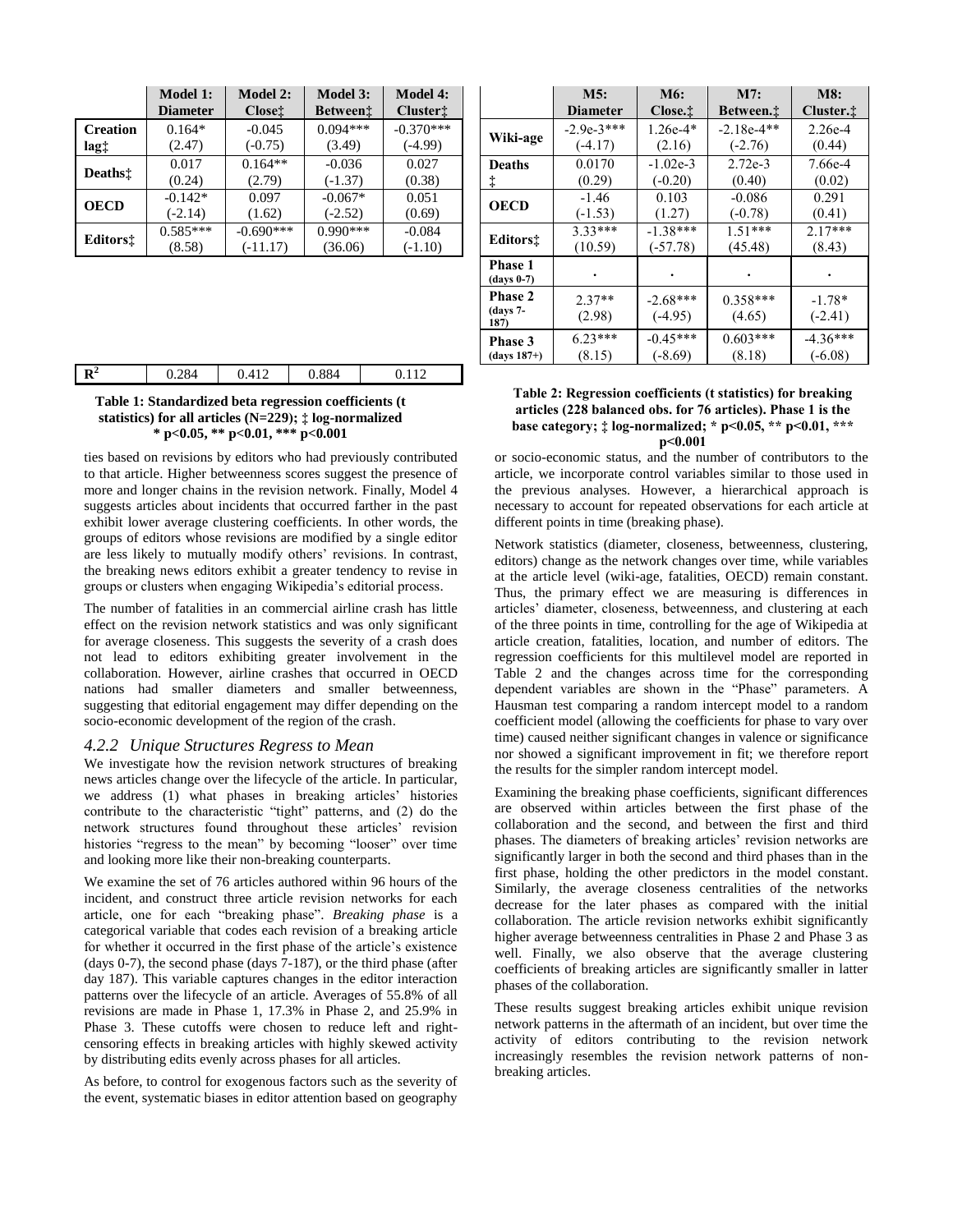

**Figure 3: Largest component in repeat interaction multigraph. Editors (in grey, sized by degree) are linked with weighted edges if their interactions with another editor appear on two or more distinct articles. Bluer edges have greater fractions of nonbreaking article interactions, redder edges have greater fractions of breaking article interactions.** 

# **5. STUDY 2: REPEAT COLLABORATION**

The second study analyzes 1.03 million revisions made by 158,384 unique users to 3,233 English Wikipedia breaking articles  $(n = 1538)$  and non-breaking articles  $(n = 1695)$  about disasters, catastrophes, and conflicts from 1990 through 2011. These articles include conflicts (e.g., wars, battles, political unrest), crimes (e.g., murders, kidnappings, and terrorism), fires (e.g., building fires, wildfires, explosions), health disasters (e.g., disease outbreaks), industrial accidents (e.g., spills, mine collapses), natural disasters (e.g., hurricanes, earthquakes, tornadoes), and transportation accidents (e.g., airplane crashes, train collisions, road accidents). These categories are categorized by incident year such that the Deepwater Horizon oil spill will appear in the "2010 industrial accidents" category, reflecting the fact that the incident itself occurred in 2010 even if the first or subsequent revisions to the article occurred at subsequent times.

We conduct two analyses of article trajectories using this data. The first constructs a *repeat interaction multigraph* to assess the structure of editor interactions across all the articles. The second develops a statistical model of how a given article's revision history and chain influences editors to participate in many article collaborations.

# **5.1 Metrics**

The revision history of each article as well as its article trajectory encodes several important attributes about the structure and dynamics of the collaboration. With the exception of *bytes added*, each of these metrics is log-transformed to correct for strong skews in distributions. For each editor in each article's trajectory, we record the following metrics:

*Article Count* is the count of the unique articles an editor has revised within the sample. Editors who have made at least one change to only one article will have an article count of 1,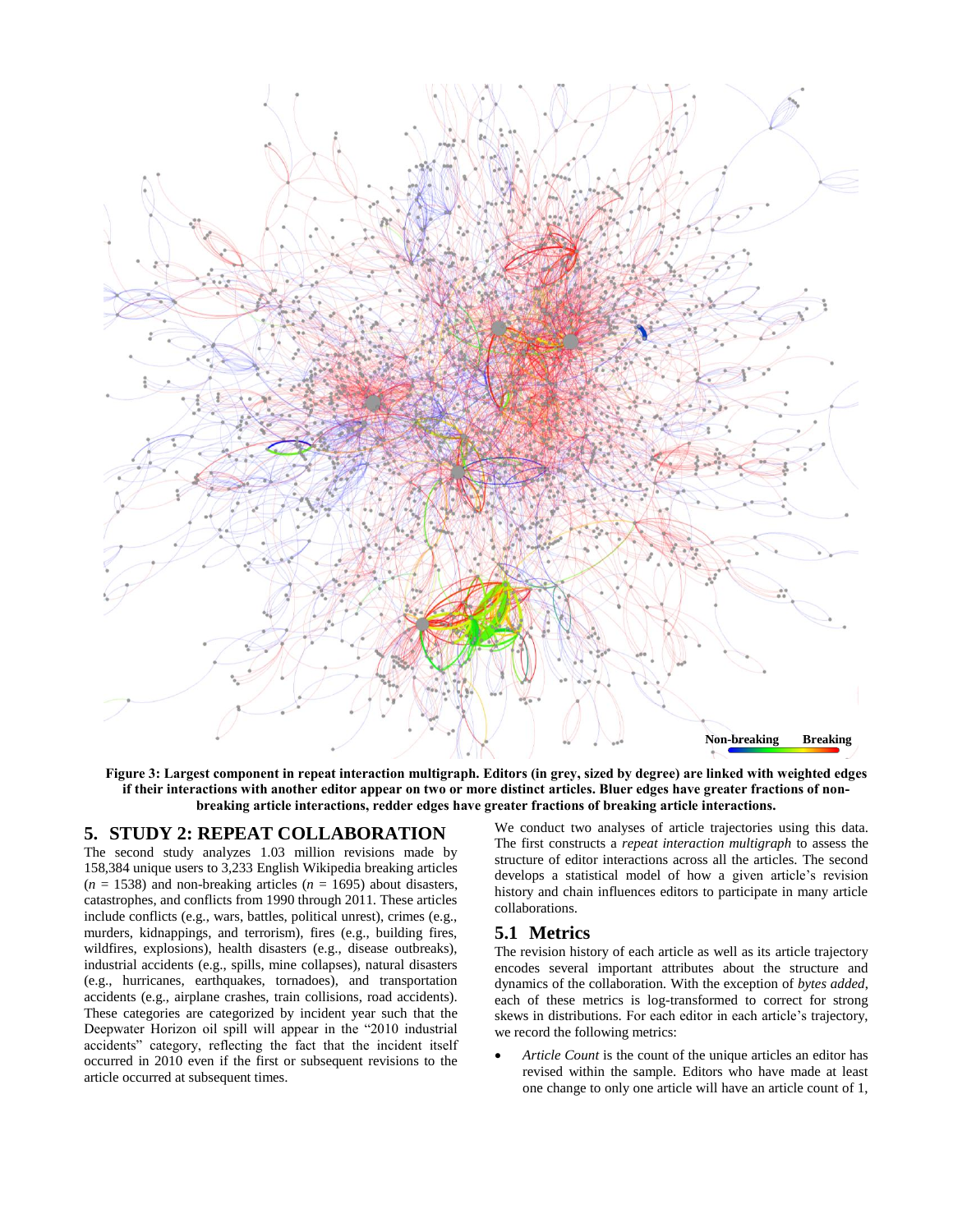while editors who have made at least one change to 10 articles will have a count of 10.

- *Degree* is the number of connections an editor has to other editors in the article trajectory. Because the article trajectory is directed, degree is the sum of an article's in-degree and out-degree and the value is normalized to the size of the graph. A normalized degree of 1 indicates the node is connected to every other node in the network.
- *Timestamp* records age of an article by measuring the time (in seconds) elapsed since the article was created. The first revision to an article necessarily has a timestamp of 0. For editors who have made several revisions, we use the minimum value of timestamp to capture how early editors join collaborations.
- *Edit lag* is the amount of time elapsed since the prior revision to the article was made. An edit lag of 1 reflects a revision made one second after the previous article was committed. Editors fully engaged in the collaboration will have smaller edit lags as they make changes immediately following others' revisions. For editors who made several revisions, we use the median value of edit lag to capture a central tendency of editors' engagement for skewed distributions.
- *Bytes added* is the change in the length of an article compared to the previous revision. Revisions which remove content add negative bytes. Editors who add large amounts of content to articles will have large positive bytes added. The median value of bytes added captures the central tendency in skewed distributions of positive and negative values.
- *Top editor* is a dummy variable coding whether the editor is among the top 10% of editors as measured by degree.
- *Fraction top neighbors* is the fraction of a node's neighbors who are among the top 10% of editors by degree. A fraction of 1 means all of a node's neighbors are in the top 10% of editors while a fraction of 0 means none of a ndoe's neighbors are in the top 10% of editors.
- *Average neighbor degree* is the average of an editor's neighbors' degrees. High values of average neighbor degree mean the editor it connected to other well-connected editors as observed in [13].

## **5.2 Results**

## *5.2.1 Repeat Interaction Multigraph*

We constructed article trajectories for each article and aggregated these into a directed multigraph where pairs of editors can have multiple edges, each edge corresponding to interactions between the same editors on different articles' revision chains. Figure 3 visualizes the largest component of this repeated interaction multigraph. The graph contains 3,314 editors and 6,451 edges where the dyad interacted the same way on two or more articles.

Several features of this article trajectory are notable. First, the largest component includes 92.3% of the nodes and 98.4% of edges in the total repeat interaction graph. Because editors' interactions across collaborations are highly connected and embedded rather than isolated and atomistic, it suggests interactions within an article trajectory are not spurious, but rather that many editors jointly monitor and edit articles with each other. Second, the vast majority of interactions between the same editors across different articles involve breaking articles (redder edges) rather than non-breaking articles (bluer edges). The dominance of repeat interactions on breaking articles in the repeat interaction

|                                 | M9:                     | M10:                  |
|---------------------------------|-------------------------|-----------------------|
|                                 | <b>Breaking Article</b> | <b>Non-Breaking</b>   |
|                                 | Countt                  | <b>Article Count:</b> |
| Degree <sup>+</sup>             | 3.73                    | 2.79                  |
|                                 | $21.36***$              | 17.44***              |
|                                 | $-0.125$                | $-0.0544$             |
| Min. Article Age <sup>+</sup>   | $-38.8***$              | $-14.87***$           |
|                                 | 0.130                   | 0.114                 |
| Med. Edit Lag <sup>+</sup>      | 39.36***                | 27.72***              |
|                                 | -1.32E-05               | 1.07E-05              |
| <b>Med. Bytes Added</b>         | $-5.73***$              | $2.42**$              |
|                                 | 0.450                   | 0.314                 |
| Top Editor <sup>†</sup>         | $13.15***$              | $6.56***$             |
|                                 | $-0.201$                | 0.0233                |
| Frac. Top Neigh.                | $-8.21***$              | 0.68                  |
|                                 | $-0.0779$               | $-0.258$              |
| Avg. Neigh. Degree <sup>†</sup> | $-5.77***$              | $-9.94$               |
|                                 | $-1.47$                 | $-2.19$               |
| Intercept <sup>+</sup>          | $-33.22***$             | $-32.44$              |

**Table 3: Regression estimates (t statistics) for the normalized count of articles revised by editors in breaking**  $(n = 173,292)$ and non-breaking  $(n = 81,682)$  contexts. **‡ log-normalized; \* p<0.05, \*\* p<0.01, \*\*\* p<0.001**

multigraph implies breaking articles are not one-off collaborations but involve repeated interactions among the same editors across different articles.

Third, there is a distinct cluster of thick, dense, and green interactions at approximately 6 o'clock in Figure 3 removed from (but still connected to) the larger collaboration. These editors' interactions reflect their specialization in a particular genre of articles; tropical storms and hurricanes, in this instance. The thick and yellow to green colors reflect these editors' repeated interactions as they attend to each other's revisions as they collaborate on a specific category of articles containing a mix of breaking and non-breaking articles. The article trajectory approach suggests a novel way to mine large-scale digital behavioral traces to surface interactions among collectives of individuals engaged in mutually shared practices.

## *5.2.2 Centrality Influences Repeat Participation*

To test the extent to which contextual features of revision histories and their chain structure influences the how many articles editors revise, we specify a regression model for each of set of breaking and non-breaking articles. Each observation is a record of an editor's revision history behavior and chain structure in an article's trajectory. The dependent variable is a normalized count (effectively percentage) of the articles in each corpus to which the editor contributed.

We employ a generalized linear mixed model containing fixed and random effects with a negative binomial distribution to model both the count data and repeated observation of editors across different articles. Correlations of fixed effects were primarily concentrated in the intercept term. An ANOVA comparing models confirmed the model we report had a significantly better fit than models with mixed effects ordinary least squares regression, random intercept model with binomial distribution, or a random effects model with binomial distribution. The fixed effect estimates for the breaking and non-breaking models are summarized in Table 3.

Behavioral attributes such as when editors join collaborations, how intensively they edit, and how much content they change are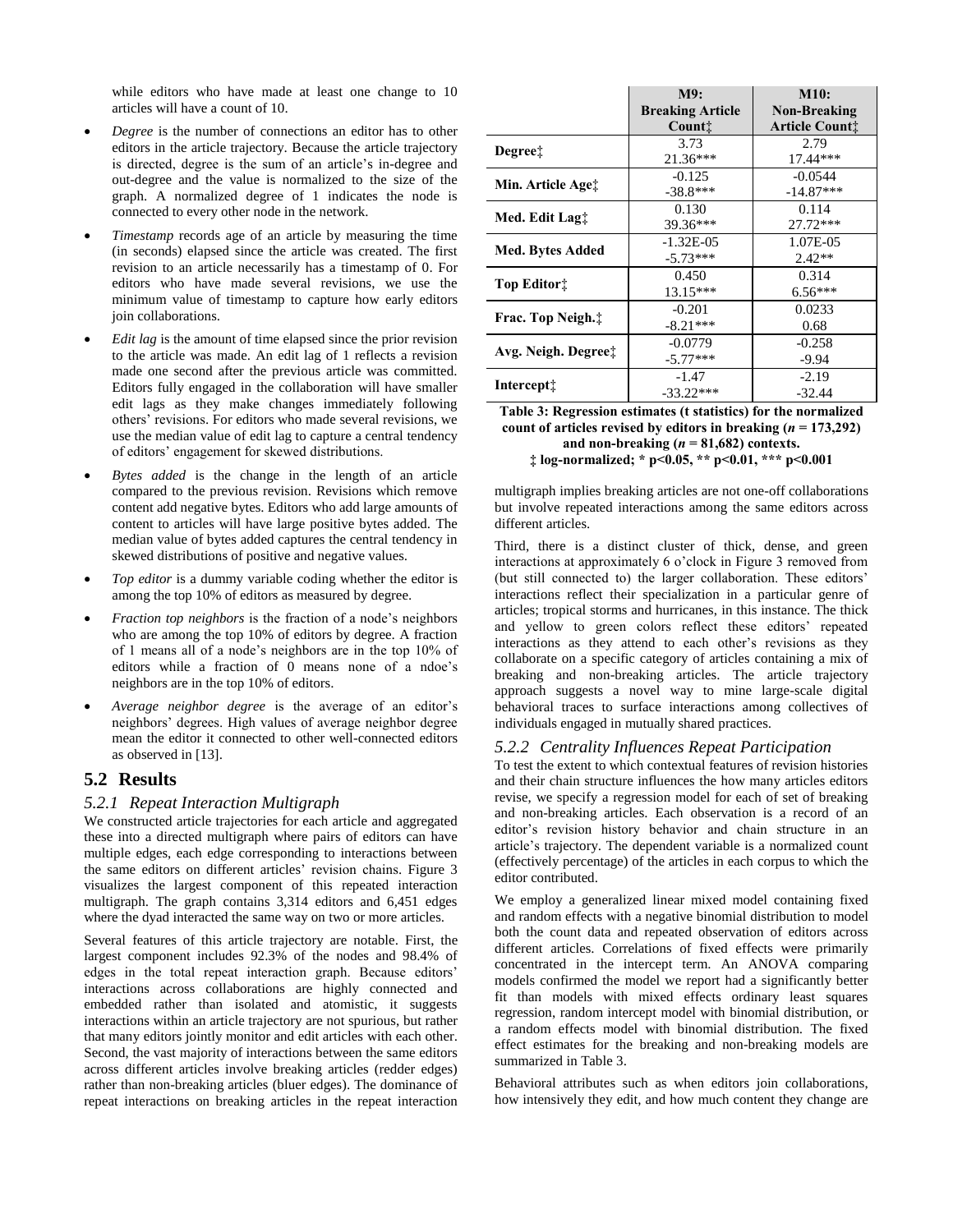examined before turning to the structural context of editors' participation such as the number of connections to other editors, whether an editor is among the most central, and the features of the other editors with whom an editor interacts.

The later an editor joins a collaboration (*Minimum Article Age*), the less likely he or she will contribute to many separate articles. Editors who join the collaboration after much of the early work shaping and framing the article has been done are potentially less engaged. This engagement deficit, in turn, manifests as a lack of participation revising other articles. This engagement interpretation is complicated by the estimates for median edit lag: positive coefficients suggest the presence of deliberative editors who wait longer to make a revision after previous revisions are in fact more likely to edit many articles. Editors who add more content to articles (*Median Bytes Added)* are, however, less likely to participate in many article collaborations. Alternatively, editors who remove content are more likely to participate in many collaborations.

These findings suggest editors engage in strategic behavior as well as the existence of distinct classes of editing behavior corresponding to social roles in these collaborations [8, 27]. Some editors participating in many collaborations potentially join newly-created articles but are not intensively revising the article by making immediate changes after other editors, avoid making major changes to the articles, or have a tendency to remove content from articles. There are also editors who are highly committed as they make major changes in content and intensively revise breaking articles following other editors' contributions, but do not participate in many collaborations. However, we urge caution in adopting this interpretation of distinct social roles as orthogonal behaviors because the direction of estimates for "bytes added" were not robust across modeling approaches.

Turning to the structural context of editors' interactions, in both breaking and non-breaking articles, the more distinct interactions an editor has with other editors (*Degree*) increases the number of distinct articles the editor ultimately revises. The most central editors (*Top Editor*) who interact with many other editors necessarily make many revisions over the course of an article but this behavior is also correlated with a tendency to edit many articles. Editors solely interacting with or otherwise being surrounded by many other top editors (*Fraction Top Neighbors*) are less likely to edit many breaking articles while a positive but non-significant effect is observed for non-breaking articles. Finally, breaking and non-breaking articles exhibit similar tendencies to reduce the number of articles edited as if an editor's neighbors are well-connected (*Average Neighbor Degree*).

Editors of breaking articles who interact with well-connected editors are likely to reduce the number of articles they edit. Determining the direction of this effect is difficult to disentangle with the model as it may be the case that editors' interactions with prolific editors are reversions, immediate modification, or other instances of "biting the newbies". This may lead these peripheral editors to become disheartened and discourage them from participating in other collaborations [10]. Alternatively, the causal direction may flow from prolific editors to interactions with peripheral editors: editors contributing to many articles fulfill specific brokerage roles like administration or copy-editing which leads them to interact with relatively inactive or novice users.

# **6. DISCUSSION**

Unlike prior work which has looked at co-authorship patterns *across* Wikipedia articles [2, 4, 14], we introduced article trajectories as a method for capturing the collaboration structure *within* Wikipedia articles. We tested these article trajectories on Wikipedia articles about unexpected and breaking news events which have unique coordination demands. Study 1 found breaking articles' trajectories are initially characterized by highly clustered and centralized interactions with other editors but these features diminish over time and regress to structures found on nonbreaking articles. Looking across different articles' trajectories in Study 2, we found a well-connected latent collaboration structure of editors interacting with each other across articles. Finally, we identified significant behavioral and structural features correlated with the tendency for editors to participate in many article collaborations.

Our results illustrate how breaking articles are a unique type of collaboration context which differs from traditional Wikipedia articles that center on activities, events or topics that can rely on pre-existing knowledge. Furthermore, we provide new insights into how the structures of high-tempo knowledge collaborations change over time. The characteristic "tight" revision patterns observed on breaking news articles may be attributable to different coordinative processes that are invoked following an incident but as the salience of the event fades and more information comes to light, the pattern of revisions begins to revert to the looser revision networks more typical of nonbreaking articles. These structures may be an artifact of editors' joint attention and interrelating as they cope with the influx of new information and collaborators. As more accurate and consistent accounts of the event begin to surface in other reliable outlets, this impetus subsides and the editors can begin to focus more on the structuring that occurs with more typical article types.

As Study 2 demonstrates, breaking and non-breaking article collaborations are not isolated but embedded in a larger community or collectivity of practice [5, 17] where editors' interactions with each other occur repeatedly across breaking articles, in particular. Our article trajectory approach also identified editors mutually engaged in a shared practice of editing articles about hurricanes as distinct from the rest of the repeat interaction multigraph. Taken together, this suggests the possibility of leveraging large-scale behavioral data analysis methods like revision chain analysis to highlight individuals and groups for follow-on qualitative studies of their identities, motivations, and practices.

While these findings complicate the coordination models outlined by Kittur and colleagues [15, 16], they also reaffirm the importance of understanding the interdependence between task demands and coordination methods. Our article trajectory approach extends this work by allowing a more critical examination of the particular interaction patterns editors adopt in response to the coordination demands of high tempo collaborations. Mining real-time activity logs to construct article trajectories and computing the simple network statistics may offer metrics or other inputs to classifiers so that administrators and other community members can identify intense or trending activity which would be missed with simpler count statistics.

Because our approach using article commits to the revision histories did not capture changes in the content of the articles, we did not examine interactions between editor contributions and content [1, 4, 10, 21]. Contributions related to changes in punctuation or reverting vandalism are certainly less demanding tasks than authoring and integrating novel content but are nevertheless lumped together as equal revision processes in our approach. We also did not examine the success of these collaborations (*e.g.*, article length, rating, page views) which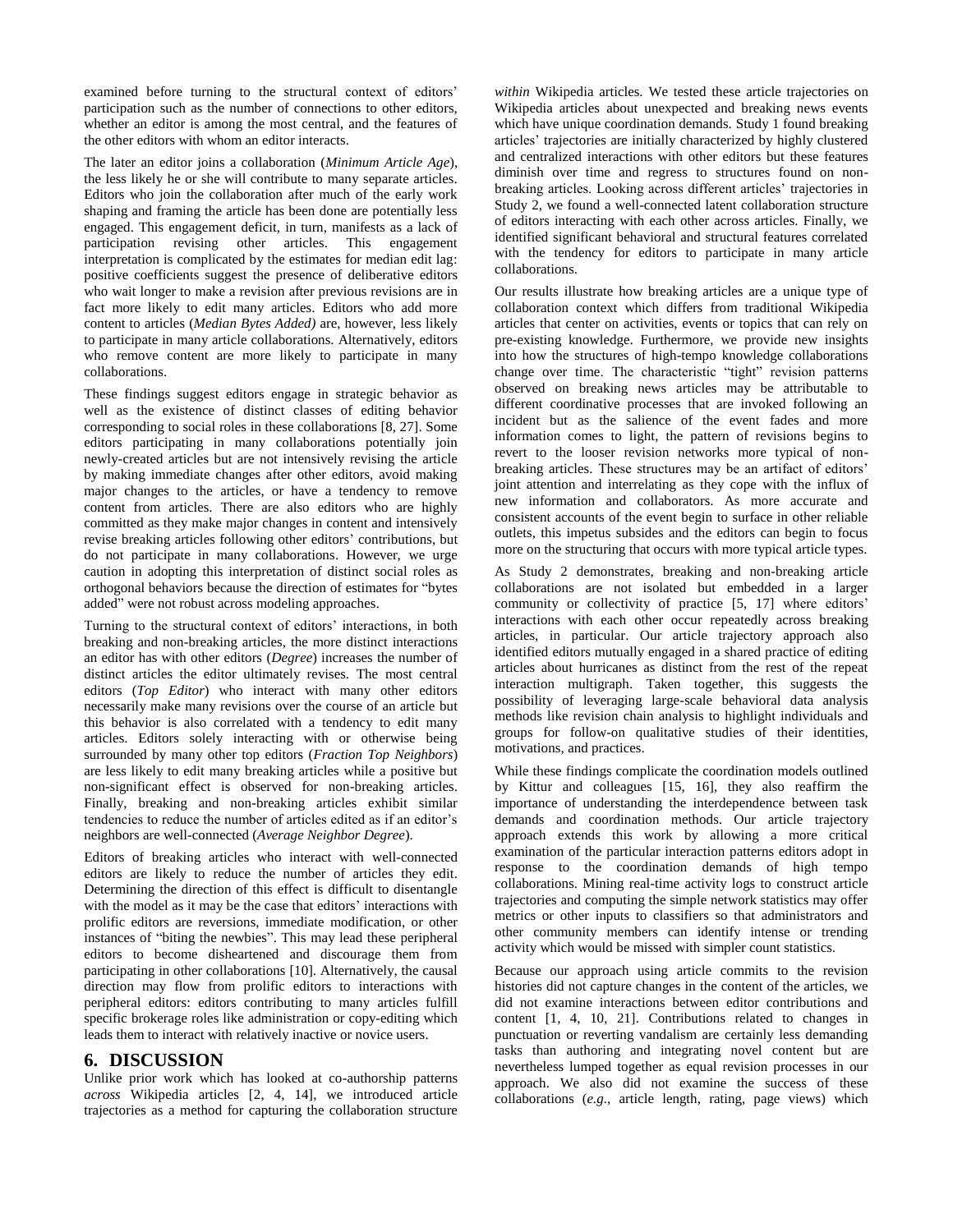would allow us to separate out intense collaborations resulting from tendentious editing or controversial topics versus substantive coordination. Although prior work suggests Wikipedia editors prefer synchronous technologies like Internet Relay Chat (IRC) over discussion pages for explicitly coordinating on breaking news articles [12], our analysis did not examine the extent to which positions in article trajectories were reproduced within article discussions. Our approach likewise only examined the English Wikipedia whereas future work should also establish whether these temporal and structural correlates are also found in other genres, languages, and cultures.

Our network analysis likewise employed aggregated descriptive statistics rather than generative models to characterize the similarities and differences of networks. Future work should examine the variation across networks in constituent local network structures (such as triadic census) and employ exponential random graph techniques to evaluate multi-level, multi-theoretical processes like preferential attachment, closure, reciprocity, and homophily governing network evolution [6].

Nevertheless, our findings have substantial implications for theorizing about the motivations to contribute to online communities. Ensuring the stability of the community of contributors and motivating sustained contributions over time is paramount to the success of many online communities such as Wikipedia [20]. However, participation in online communities does not always occur under conditions of stasis. The case of breaking news articles on Wikipedia highlights how online communities need to have the flexibility to rapidly accommodate and socialize large influxes of participants attempting to make sense of unexpected events and engage in diverse forms of collective action in response to them. Instances of fluid, close coordination which occur under conditions of minimal selfdisclosure and limited consensus are simultaneously high-risk but also potentially ecstatic experiences for individuals [7]. Breaking news articles on Wikipedia offer a compelling case to examine how online communities balance the competing interests to support openness, flexibility, and autonomy against institutional needs for structure, norms, and socialization over very different time scales. Scholars should thus examine how short-lived online communities can actually be instances of successful collaboration.

# **7. ACKNOWLEDGMENTS**

We would like to thank members of the Science of Networks in Communities (SONIC) and Collaborative Technology Laboratories as well as the four anonymous reviewers for their feedback. We also acknowledge funding from the Army Research Laboratory under Cooperative Agreement Number W911NF-09- 2-0053 and National Science Foundation grants CNS-1010904, OCI-0904356, and IIS-0838564.

## **8. REFERENCES**

[1] Antin, J., Cheshire, C. and Nov, O. Technology-mediated contributions: editing behaviors among new wikipedians. In *Proc. CSCW'12* (Seattle, WA, USA, 2012). ACM.

[2] Bellomi, F. and Bonato, R. Network Analysis for Wikipedia. In *Proc. WikiMania* (Frankfurt aum Main, Germany, 2005). ACM.

[3] Birnholtz, J. P., Cohen, M. D. and Hoch, S. V. Organizational character: On the regeneration of Camp Poplar Grove. *Organization Science*, 18, 2 (2007), 315-332.

[4] Brandes, U., Kenis, P., Lerner, J. and Raaij, D. v. Network analysis of collaboration structure in Wikipedia. In *Proc. WWW'09* (Madrid, Spain, 2009). ACM.

[5] Bryant, S. L., Forte, A. and Bruckman, A. Becoming Wikipedian: transformation of participation in a collaborative online encyclopedia. In *Proc. GROUP'05* (Sanibel Island, FL, USA, 2005). ACM.

[6] Contractor, N., Wasserman, S. and Faust, K. Testing Multitheoretical, Multilevel Hypotheses about Organizational Networks. *Academy of Management Rev.*, 31, 3 (2006), 681-703.

[7] Eisenberg, E. Jamming: Transcendence through organizing. *Communication Research*, 17, 2 (1990), 139.

[8] Gleave, E., Welser, H. T., Lento, T. M. and Smith, M. A. A conceptual and operational definition of 'social role' in online community. In *Proc. HICSS'42* (Honolulu, HI,USA, 2009). IEEE.

[9] Hagberg, A. A., Schult, D. A. and Swart, P. J. Exploring network structure, dynamics, and function using NetworkX. In *Proc. SciPy'08* (Pasadena, CA, USA, 2008).

[10] Halfaker, A., Kittur, A. and Riedl, J. Don't bite the newbies: how reverts affect the quantity and quality of Wikipedia work. In *Proc. WikiSym'11* (Mountain View, CA, USA, 2011). ACM.

[11] Hecht, B. and Gergle, D. On the localness of user-generated content. In *Proc. CSCW'10* (Savannah, GA, USA, 2010). ACM.

[12] Keegan, B., Gergle, D. and Contractor, N. Hot off the Wiki: Dynamics, Practices, and Structures in Wikipedia's Coverage of the Tōhoku Catastrophes. In *Proc. WikiSym'11* (Mountain View, CA, 2011). ACM.

[13] Keegan, B., Gergle, D. and Contractor, N. Hot off the Wiki: Structures and Dynamics of Wikipedia's Coverage of Breaking News Events. *American Behavioral Scientist*, forthcoming (2012). [14] Keegan, B., Gergle, D. and Contractor, N. Do Editors or Articles Drive Collaboration?: Multilevel Statistical Network Analysis of Wikipedia Coauthorship. In *Proc. CSCW'11* (Seattle, WA, USA, 2012). ACM.

[15] Kittur, A. and Kraut, R. E. Harnessing the wisdom of crowds in wikipedia: quality through coordination. In *Proc. CSCW'08* (San Diego, CA, USA, 2008). ACM.

[16] Kittur, A., Lee, B. and Kraut, R. Coordination in collective intelligence: the role of team structure and task interdependence. In *Proc. CHI'09* (Boston, MA, USA, 2009). ACM.

[17] Lindkvist, L. Knowledge Communities and Knowledge Collectivities: A Typology of Knowledge Work in Groups. *Journal of Management Studies*, 42, 6 (2005), 1189-1210.

[18] Mituzas, D. *Wikipedia article traffic statistics*. City, 2011.

[19] Pentland, B. T., Hærem, T. and Hillison, D. The (N) Ever-Changing World: Stability and Change in Organizational Routines. *Organization Science*, 22, 6 (2011).

[20] Ren, Y., Kraut, R. and Kiesler, S. Applying common identity and bond theory to design of online communities. *Organization Studies*, 28, 3 (2007), 377.

[21] Rzeszotarski, J. and Kittur, A. Learning from history: predicting reverted work at the word level in wikipedia. In *Proc. CSCW'12* (Seattle, WA, USA, 2012). ACM.

[22] Shklovski, I., Palen, L. and Sutton, J. Finding community through information and communication technology in disaster response. In *Proc. CSCW'08* (San Diego, CA, USA, 2008). ACM. [23] Smith, M., Milic-Frayling, N., Shneiderman, B., Mendes Rodrigues, E., Leskovec, J. and Dunne, C. *NodeXL*. Social Media Research Foundation, 2010.

[24] Suh, B., Chi, E. H., Pendleton, B. A. and Kittur, A. Us vs. Them: Understanding Social Dynamics in Wikipedia with Revert Graph Visualizations. In *Proc. VAST'07* (Sacramento, CA, USA, 2007). IEEE.

[25] Van Der Aalst, W. M. P., Reijers, H. A. and Song, M. Discovering social networks from event logs. *Computer Supported Cooperative Work (CSCW)*, 14, 6 (2005), 549-593.